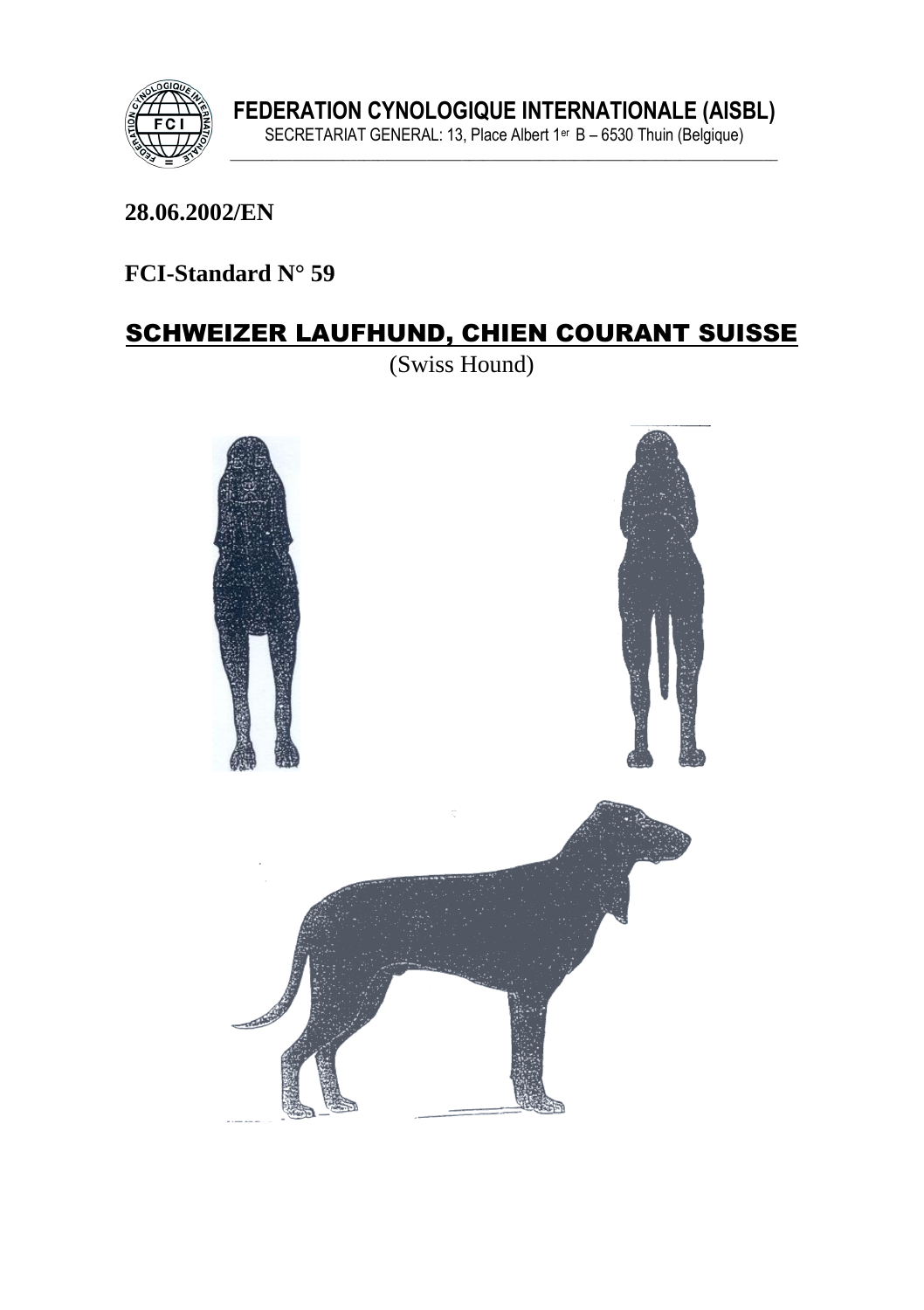**TRANSLATION**: Mrs. Peggy Davis. Official language (DE).

**ORIGIN**: Switzerland.

#### **DATE OF PUBLICATION OF THE OFFICIAL VALID STANDARD**: 28.11.2001.

**UTILIZATION**: Hunting dog used for hunting the hare, the roedeer, the fox and sometimes the boar. He hunts in an independent manner giving tongue. Even on difficult terrains, searches and hunts with great determination.

| <b>FCI-CLASSIFICATION:</b> |                     | Group 6 Scenthounds and related  |
|----------------------------|---------------------|----------------------------------|
|                            |                     | breeds.                          |
|                            |                     | Section 1.2 Medium-sized Hounds. |
|                            | With working trial. |                                  |

**BRIEF HISTORICAL SUMMARY:** The Swiss Hound has very ancient origins. His presence in times of the Roman Helvetia is certified on a mosaic, discovered at Avenches, by the representation of packhounds corresponding to the varieties of Swiss hounds. In the XVth century, he was sought after by Italian dog lovers and in the XVIIIth century, by the French, for his exceptional aptitude for hunting the hare. His native lines have certainly been influenced by scenthounds of French breeding brought back to Switzerland by mercenaries. In 1882, a standard was established for each of the five varieties of the Swiss Hound. In 1909, those standards were revised and the total disappearance of the hound of Thurgovie was noted. On 22nd of January 1933, one single standard was established for the 4 varieties of the Swiss Hound. The ancient variety, the hound of the Jura type St. Hubert, has in the meantime disappeared.

**GENERAL APPEARANCE**: Medium size, good conformation indicating strength and endurance; lean head and long muzzle with long leathers giving an air of nobility.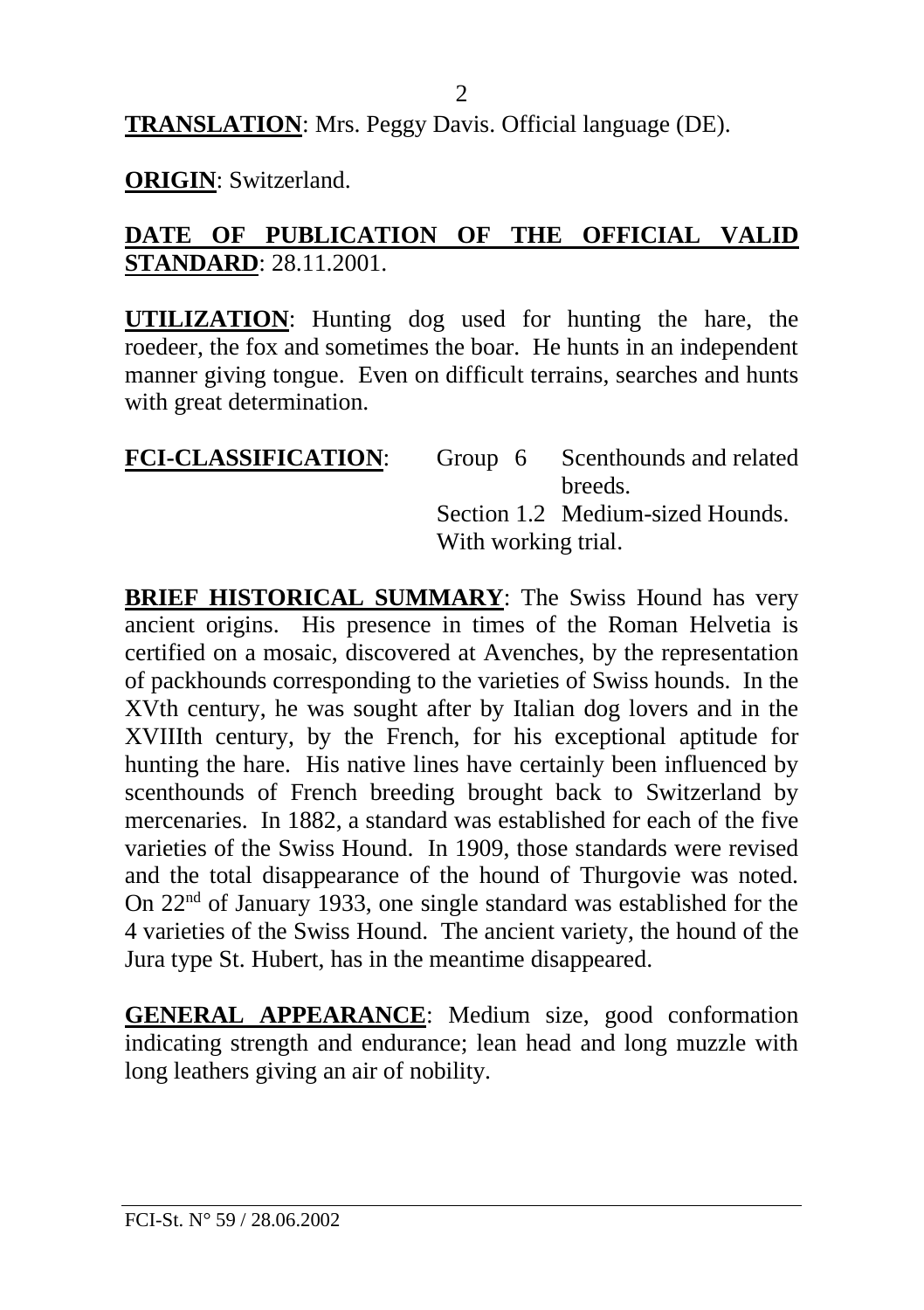**There are 4 varieties of the Swiss Hound: Bernese Hound, Jura Hound, Lucerne Hound, Schwyz Hound.**

### **IMPORTANT PROPORTIONS**:

- Length of body / height at withers  $=$  about  $1.15 / 1$ .
- Height at withers / depth of chest = about  $2 / 1$ .
- Length of muzzle / length of skull = about  $1/1$ .



**BEHAVIOUR TEMPERAMENT** : Lively and passionately keen on hunting, sensitive, docile and very attached to his master.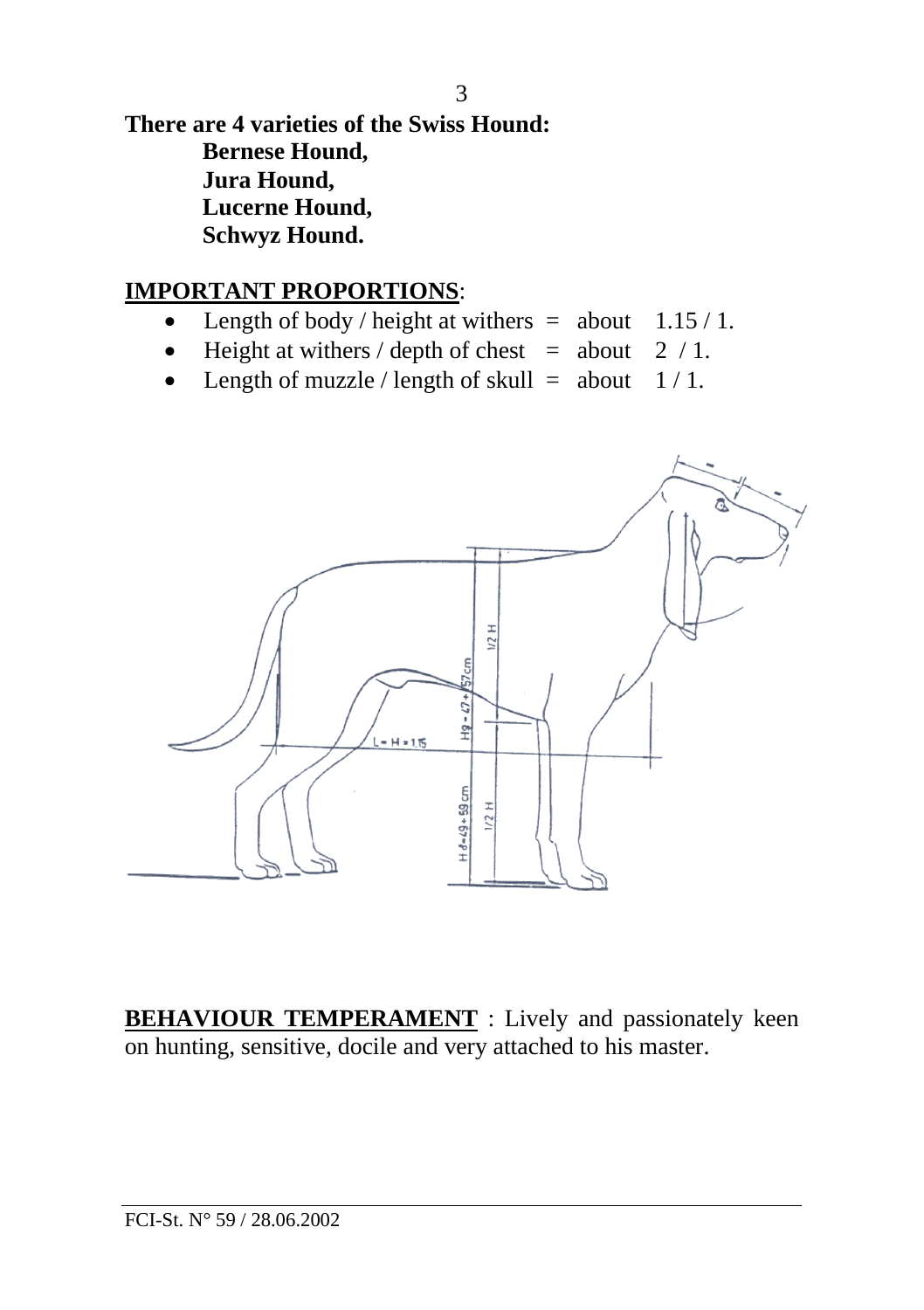## **HEAD**

### CRANIAL REGION:

Skull: Elongated, narrow, lean, noble; rather rounded; occipital protuberance visible; axes of skull and muzzle slightly divergent. **Absence of frontal furrow and wrinkles.**

Stop: Defined, without exaggeration.

### FACIAL REGION:

Nose: Completely black, well developed; nostrils wide open.

Muzzle: Finely chiselled, narrow, neither square nor pointed; nasal bridge straight or very slightly convex.

Lips: Moderately developed, upper lips covering the lower jaw closely; corner of the lips slightly open.

Jaws/Teeth : Jaws solid; teeth strong, complete and regular with a scissor bite, i.e. the back sides of the upper incisors are in close contact with the front face of the lower incisors; teeth squarely implanted into the jaws; pincer bite accepted; absence of one or two PM1 or PM2 (premolars 1 or 2) tolerated. The molars M3 are not taken into consideration.

Cheeks: Clean, zygomatic arches not prominent.

**EYES**: Dark or lighter brown corresponding to the colour of the coat, slightly oval, medium-sized, rims of eyelids well pigmented fitting perfectly the shape of the eyeball; soft expression.

**EARS**: Leathers set on below the eye level and towards back of the skull, never attached in their greatest width; in length, reaching at least the tip of the nose; auricle not prominent; leathers narrow, drooping, folded and twisted, rounded at their tips, supple and covered with fine hair.

**NECK**: Elongated, elegant, muscular; skin loose at the throat, but without noticeable dewlap.

### **BODY**:

Upper line: Neck, back, croup and tail should form an harmonious and noble outline.

Withers: Discretely defined, set-on of neck free and elegant.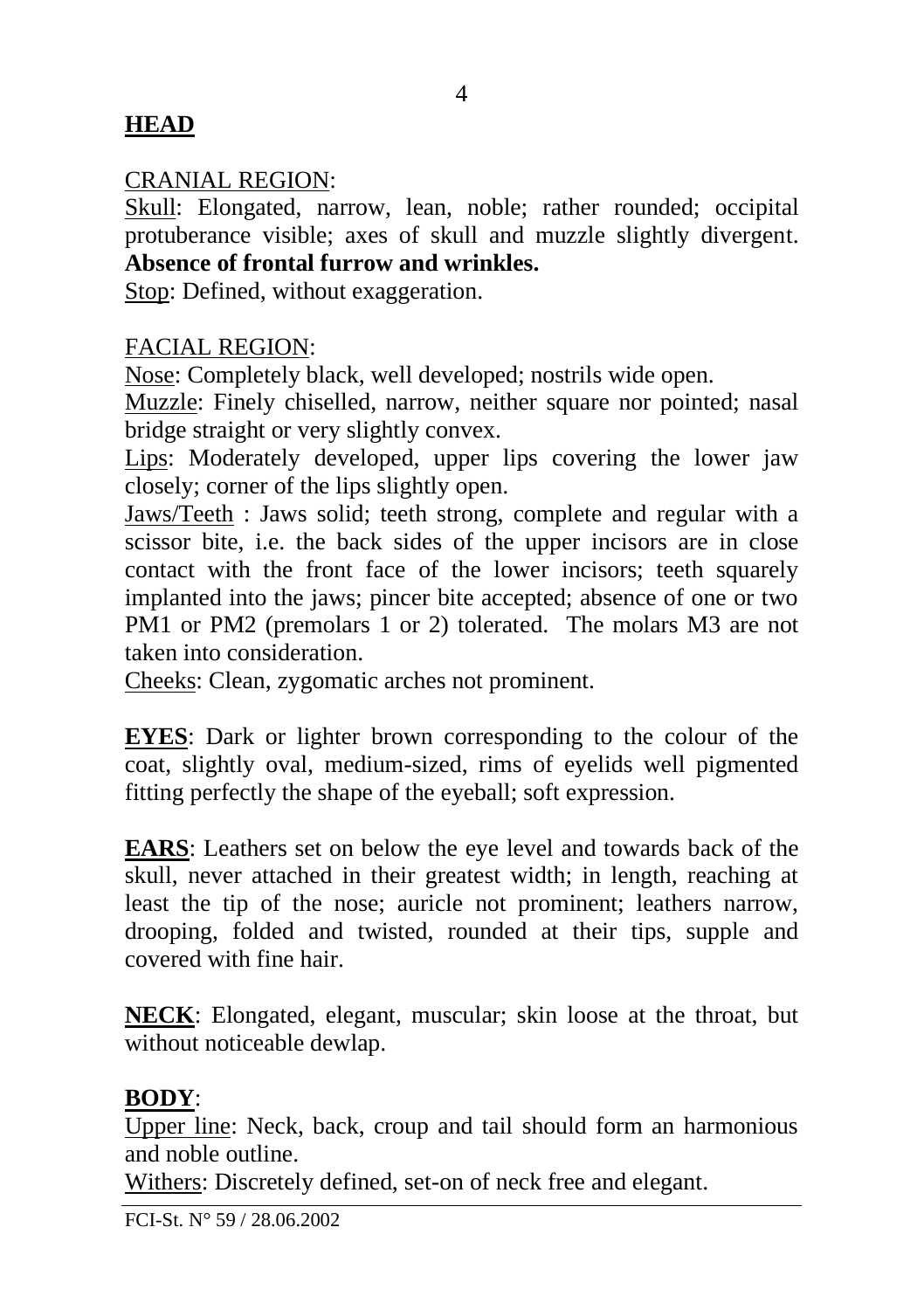Back: Firm and straight.

Loins: Well muscled, flexible.

Croup: Longish, in harmonious prolongation of the topline, slightly inclined. Not higher than withers. **Hip bones not too prominent.**

Chest: Deeper than wide, well let down and reaching at least the point of the elbows; thoracic cage carried well back, with slightly sprung ribs.

Underline and belly : Slightly tucked up towards hindquarters; full flanks.

**TAIL** : Set in prolongation of the croup, of medium length, elegant, tapering to its tip, forming slight upward curve; at rest or in slow gait mostly hanging without a distinctive curve; when the dog is attentive or is moving faster, it is carried higher than the back line, but never falling over the back or curled up; well covered with hair, but without any coarser slightly offstanding hairs.

# **LIMBS**

FOREQUARTERS:

General appearance: Very muscular, lean, without heaviness. Seen from the front forelegs parallel, of medium bone structure; seen in profile standing vertical. Forefeet pointing straight ahead.

Shoulder: Shoulder blades long and oblique, well attached to the chest wall. Ideal angle of the scapular-humeral articulation about  $100^\circ$ 

Upper arm: A little longer than the shoulder blade, oblique, close to the chest. Fine musculature.

Elbow: Naturally placed against the thoracic wall.

Forearm: Straight and broad.

Carpal joint: Strong and broad.

Pastern: Relatively short; seen from the front, in the vertical line of the forearm; seen in profile, slightly inclined.

Forefeet: Of roundish shape; toes tight; pads rough and hard; nails solid and coloured according to the colour of the coat.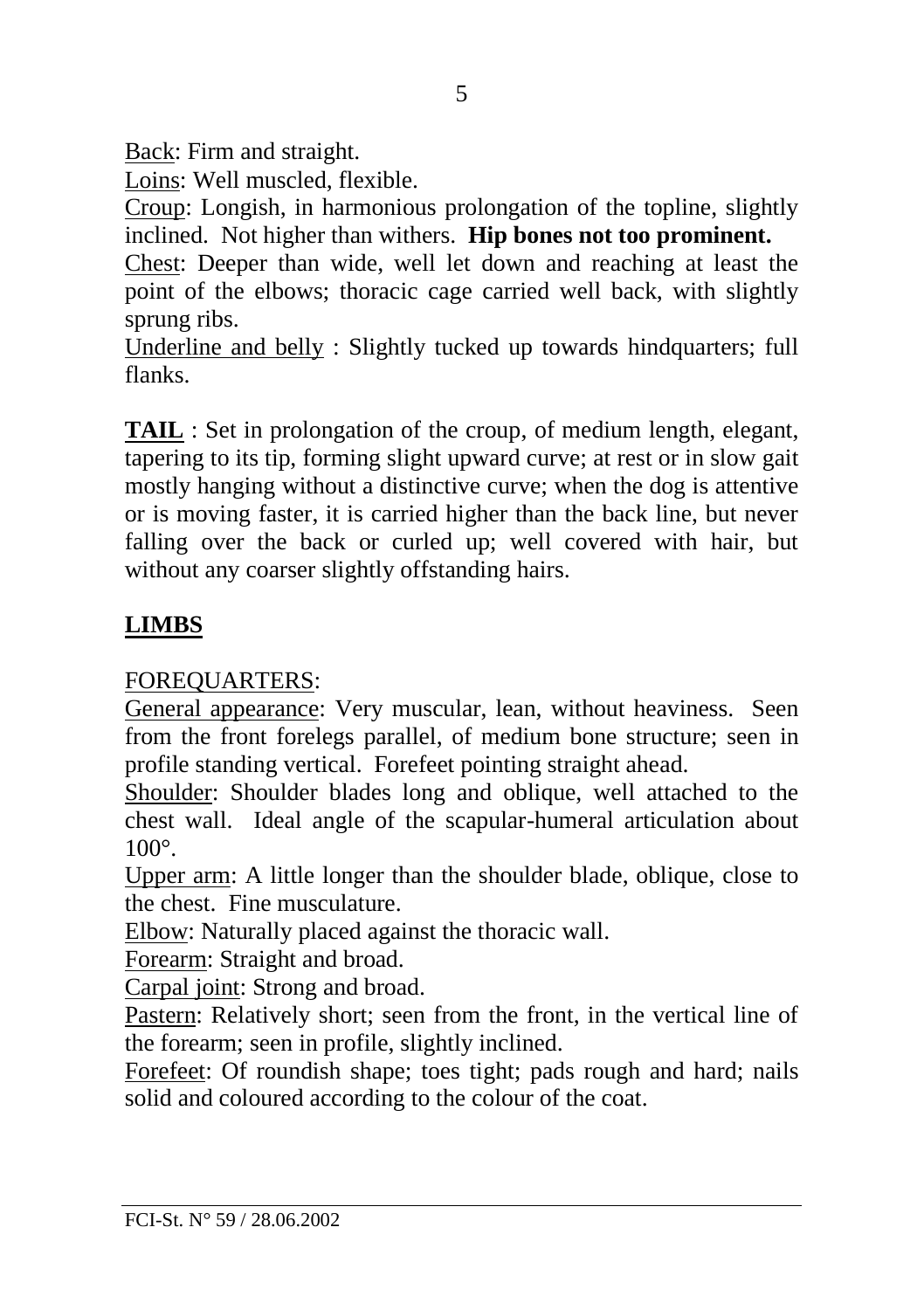### HINDQUARTERS:

General appearance: Very muscular, but in harmonious relation to the forequarters; seen from behind straight and parallel.

Upper thigh: Long, oblique, with strong, but flat muscles. Angle of the coxal-femoral articulation: about 110°.

Stifle: Neither turned out nor in. Angle of the femoral-tibial articulation about 120°.

Lower thigh: Relatively long, muscles and tendons lean, apparent under the skin.

Hock joint : Angle of the tibial-tarsal angulation about 130°.

Hock: Quite short, straight and parallel. Without dewclaws, **except in countries where their removal is prohibited by law.**

Hind feet: Roundish; toes tight; pads rough and hard; nails solid and coloured according to the coat colour.



**GAIT / MOVEMENT**: Movement easy, regular, coordinate and covering ground; powerful impulsion from the hindquarters; the legs move along parallel straight lines. The withers move up and down smoothly and regularly; the back should remain level; very slight lateral oscillation of the head and neck.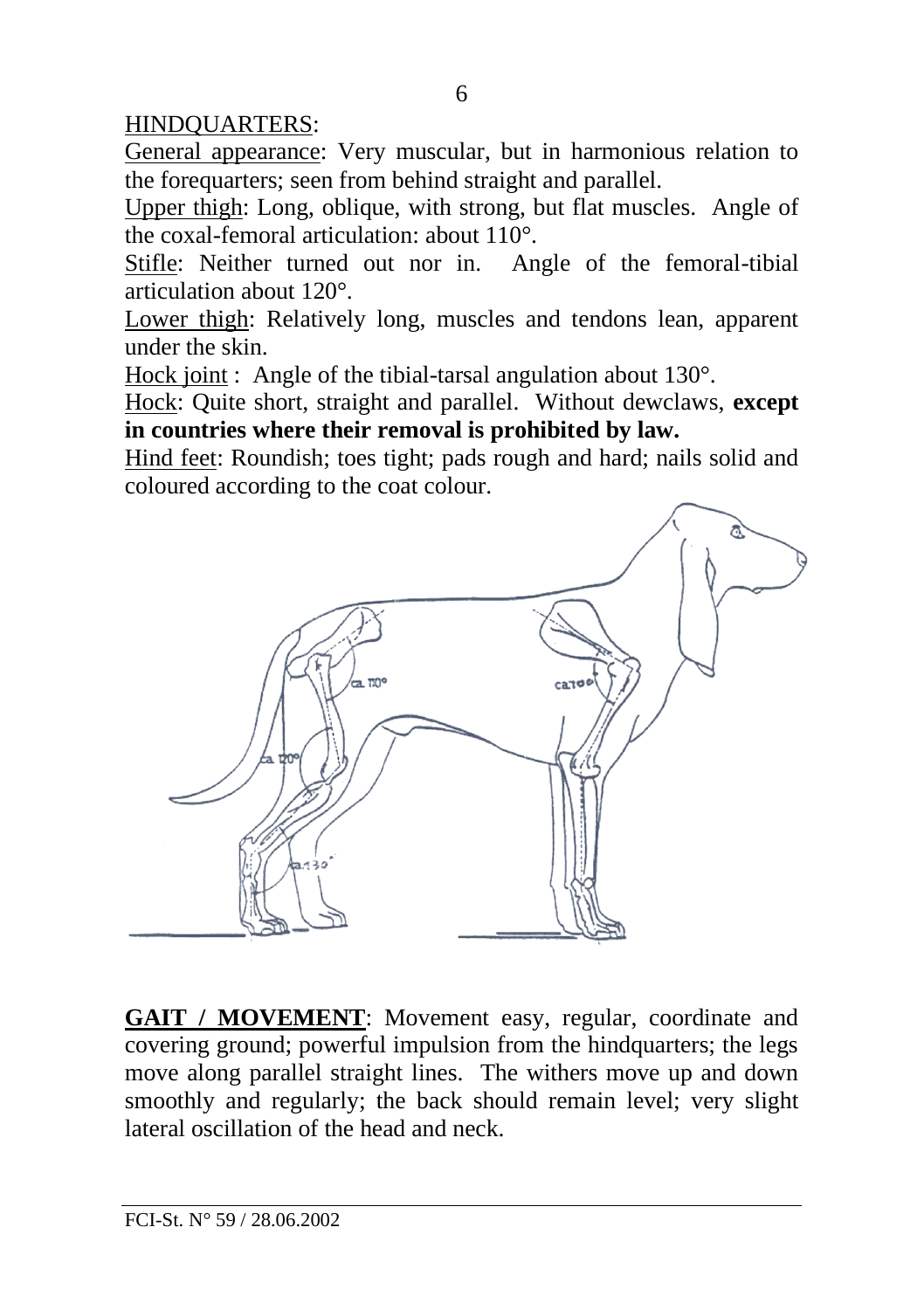**SKIN**: Fine, supple, well fitting to the body, of different colour in the four varieties :

- Bernese Hound: Black skin under black coat, slightly white and black marbled under the white coat.
- Jura Hound: Black skin under black coat but lighter under tan coat.
- Lucerne Hound: Black skin under black coat and lighter under blue speckling.
- Schwyz Hound: Dark grey skin under orange coat and white and black marbled under the white coat.

# **COAT**

Hair: Short; smooth and dense, very fine on head and leathers.

Colour:

- Bernese Hound: White with black patches or black saddle: with light to dark **tan markings** over the eyes, on the cheeks, the inside of the leathers and around the vent; the white sometimes with very slight black ticking.
- Jura Hound : Tan with black blanket, sometimes with black overlay; or black with tan markings over the eyes, on the cheeks, around the vent and on the legs; sometimes with a small white patch on the chest which may be slightly speckled (**black or grey ticking**).
- Lucerne Hound : "Blue" resulting from a combination of back hairs and white hairs, very heavily speckled; with black patches or black saddle; with light to dark tan markings above the eyes, on the cheeks, on the chest, around the vent and on the legs; a black blanket is admitted.
- Schwyz Hound: White with orange patches or orange saddle; the white sometimes with very slight orange ticking; an orange blanket is admitted.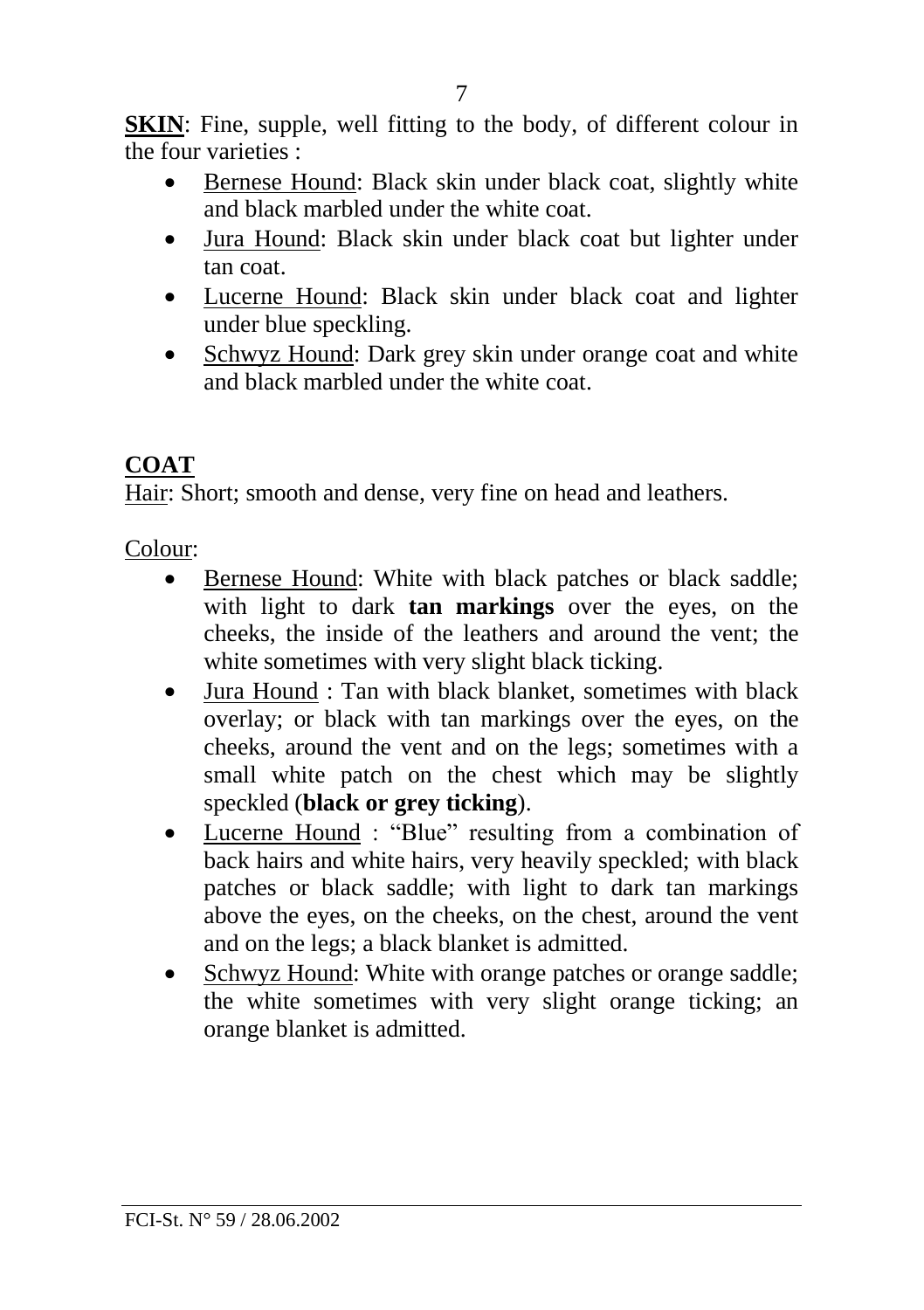



JURA HOUND

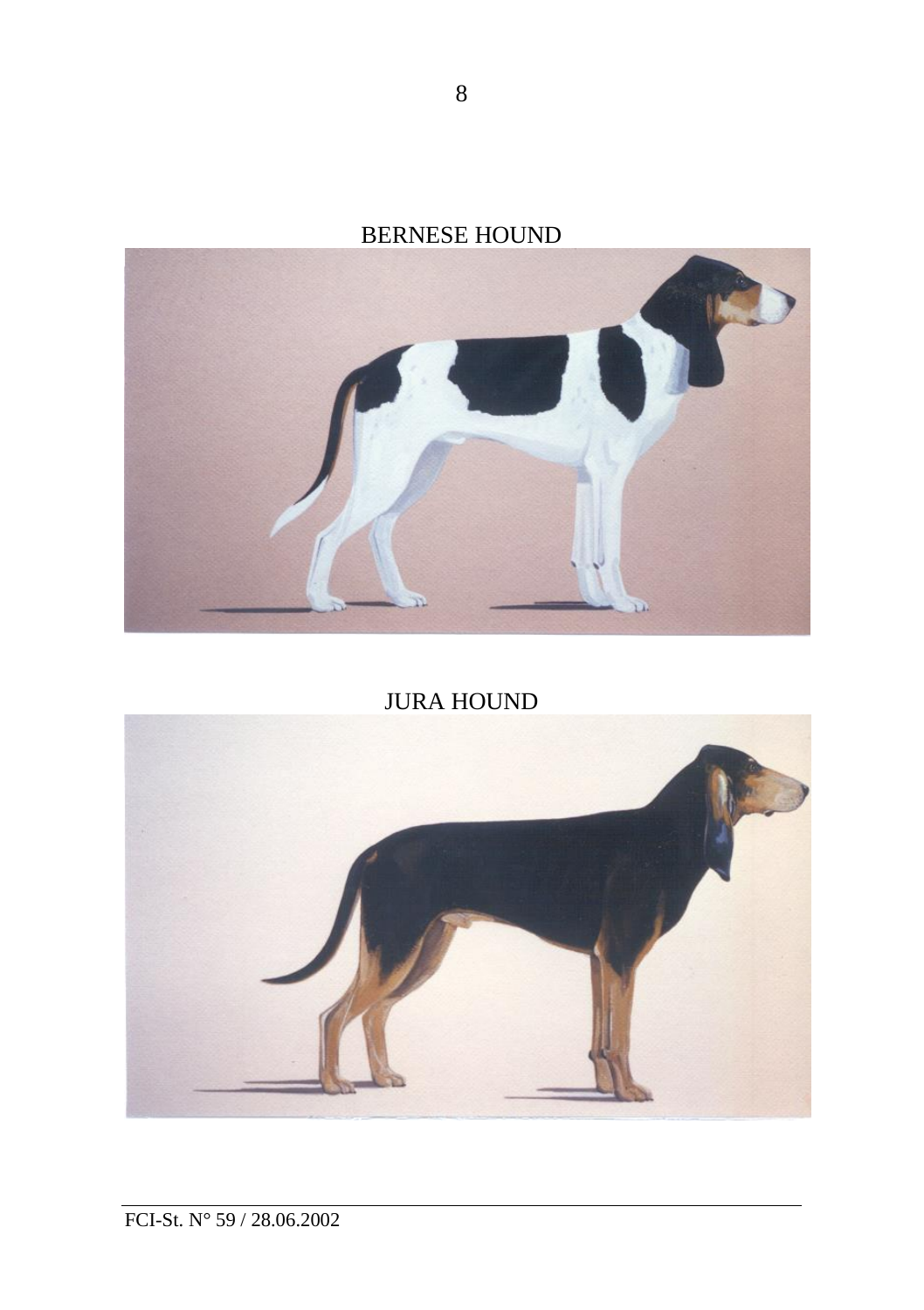9 LUCERNE HOUND



SCHWYZ HOUND



### **SIZE** :<br>Males:  $49 - 59$  cm. Females:  $47 - 57$  cm. **No tolerance of undersize or oversize.**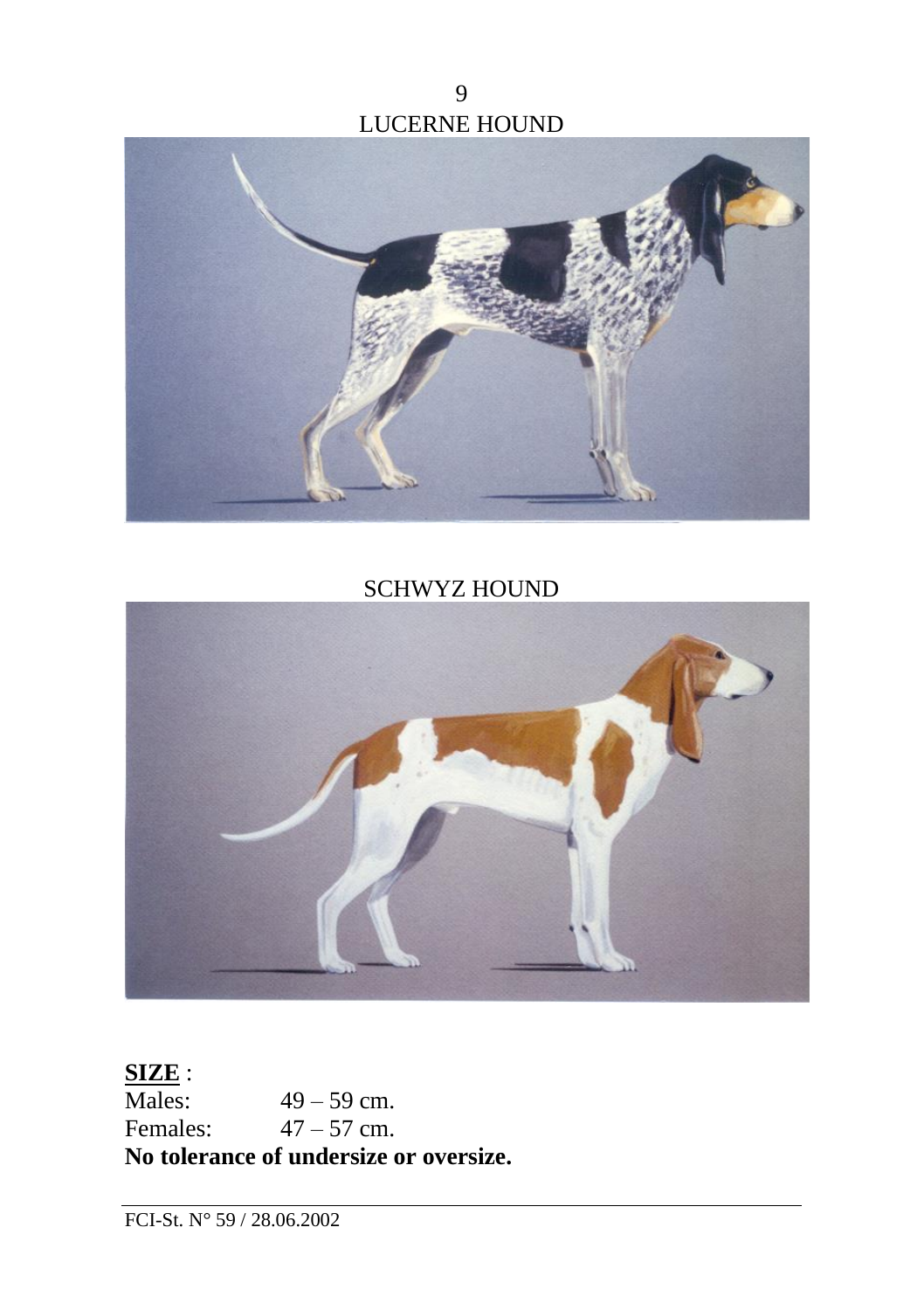**FAULTS** : Any departure from the foregoing points should be considered a fault and the seriousness with which the fault should be regarded should be in exact proportion to its degree and its effect upon the health and welfare of the dog.

- General appearance coarse and lacking in distinction; weak general structure.
- Disproportion between length of body, height at withers and depth of chest.
- Skull too broad, too rounded or too flat.
- Stop too distinct.
- Muzzle too short or too long, too square or too snipy.
- Nasal bridge concave.
- **Absence of teeth other than 1 or 2 premolars (PM1 or PM2). The molars 3 (M3) are not taken into consideration.**
- Flews too thick.
- Eyes light, piercing expression; eyelid not close to the eyeball.
- Leathers too short, too thick, set on too high, carried flat.
- Neck too short.
- Dewlap too pronounced.
- Saddle back or roach back
- Croup too short or sloping too steeply.
- Chest not deep enough, too flat or barrel-shaped.
- Belly tucked up, hollow flanks.
- Tail badly set, carried too high, too curved, deviated, too coarse in shape; with coarser slightly offstanding hairs.
- Limbs too **fine-boned** or incorrectly placed.
- Shoulders too upright; upper arm too short.
- Down on pasterns.
- Insufficient angulation of hinquarters; cow hocked; **bandy legs**.
- Dewclaws on hindlegs (**unless removal prohibited by law**).
- Coat rough, not smooth.
- Faults in colour and markings: Bernese Hound:
	- Too many black ticks **in the white**.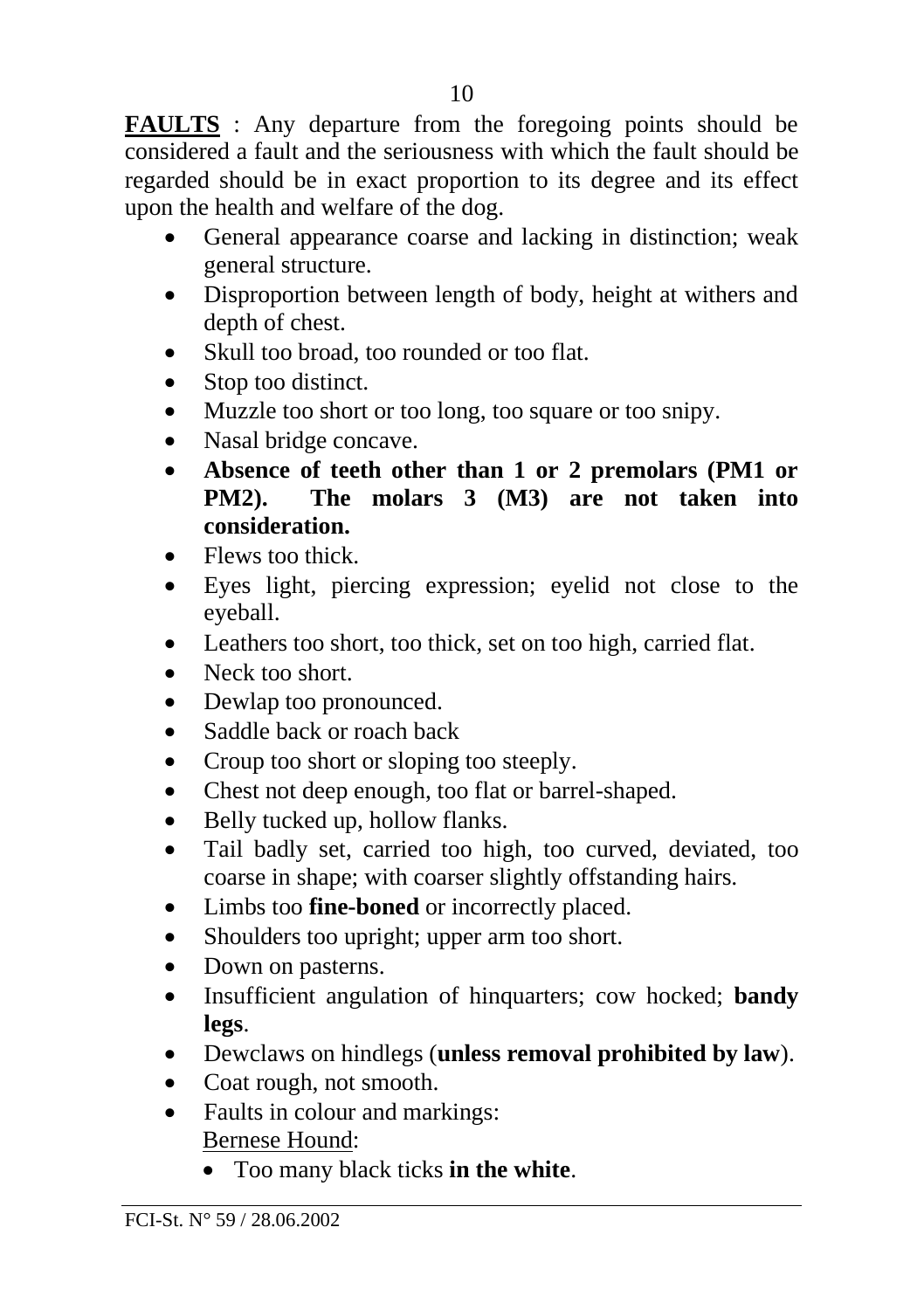#### • **Tan or white colour on the outer side of the ear lobe.** Jura Hound:

- Self coloured coat.
- Important white patch **or strongly speckled white patch on chest.**

Lucerne Hound**:**

- Absence of "blue" speckle.
- Tan colour on the outer face of the ear lobe.

Schwyz Hound

- **Too many orange flecks in the white.**
- Self coloured coat.
- **White colour on the outer side of the ear lobe.**
- Slightly apprehensive or slightly sharp behaviour.

## **DISQUALIFYING FAULTS**:

- **Aggressive or overly shy dogs.**
- Any dog clearly showing physical or behavioural abnormalities.
- General appearance lacking in breed type.
- Nose entirely depigmented.
- Overshot or undershot mouth, **wry mouth**.
- Ectropion, entropion (even if operated).
- Rolled or ring tail, hook tail; malformed knotted or fused tail.
- Size either over or under that fixed by the standard.

# **N.B.**:

- Male animals should have two apparently normal testicles fully descended into the scrotum.
- Only functionally and clinically healthy dogs, with breed typical conformation should be used for breeding.

## **The latest amendments are in bold characters.**